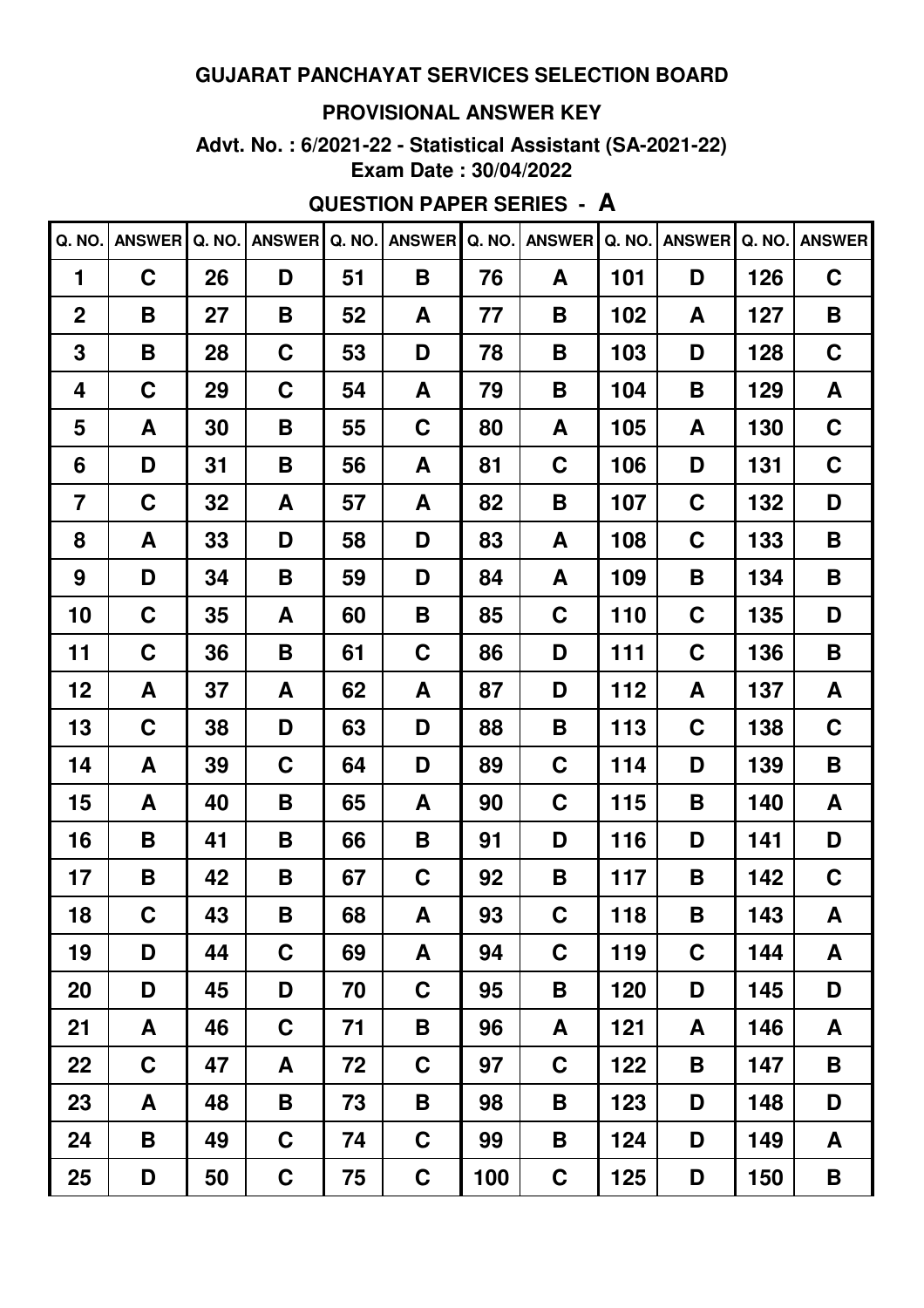#### **PROVISIONAL ANSWER KEY**

**Advt. No. : 6/2021-22 - Statistical Assistant (SA-2021-22) Exam Date : 30/04/2022**

# **QUESTION PAPER SERIES - B**

| Q. NO.         | <b>ANSWER</b> | Q. NO. | <b>ANSWER</b> | Q. NO. | <b>ANSWER</b> | Q. NO. | <b>ANSWER</b> | Q. NO. | <b>ANSWER</b> | Q. NO. | <b>ANSWER</b> |
|----------------|---------------|--------|---------------|--------|---------------|--------|---------------|--------|---------------|--------|---------------|
| 1              | $\mathbf C$   | 26     | A             | 51     | D             | 76     | B             | 101    | B             | 126    | A             |
| $\mathbf 2$    | D             | 27     | A             | 52     | B             | 77     | A             | 102    | D             | 127    | B             |
| 3              | C             | 28     | D             | 53     | A             | 78     | C             | 103    | D             | 128    | A             |
| 4              | B             | 29     | A             | 54     | A             | 79     | D             | 104    | A             | 129    | B             |
| 5              | D             | 30     | C             | 55     | A             | 80     | A             | 105    | C             | 130    | A             |
| 6              | D             | 31     | C             | 56     | B             | 81     | D             | 106    | C             | 131    | D             |
| $\overline{7}$ | D             | 32     | Β             | 57     | C             | 82     | C             | 107    | В             | 132    | B             |
| 8              | B             | 33     | A             | 58     | Β             | 83     | B             | 108    | B             | 133    | D             |
| 9              | B             | 34     | C             | 59     | D             | 84     | C             | 109    | C             | 134    | D             |
| 10             | A             | 35     | C             | 60     | C             | 85     | D             | 110    | C             | 135    | A             |
| 11             | C             | 36     | A             | 61     | B             | 86     | A             | 111    | A             | 136    | A             |
| 12             | D             | 37     | D             | 62     | C             | 87     | A             | 112    | B             | 137    | C             |
| 13             | D             | 38     | A             | 63     | B             | 88     | C             | 113    | D             | 138    | D             |
| 14             | D             | 39     | C             | 64     | D             | 89     | A             | 114    | C             | 139    | B             |
| 15             | C             | 40     | D             | 65     | D             | 90     | B             | 115    | D             | 140    | $\mathbf C$   |
| 16             | B             | 41     | C             | 66     | C             | 91     | C             | 116    | C             | 141    | A             |
| 17             | D             | 42     | Β             | 67     | C             | 92     | D             | 117    | C             | 142    | C             |
| 18             | B             | 43     | $\mathbf C$   | 68     | B             | 93     | A             | 118    | $\mathbf C$   | 143    | D             |
| 19             | B             | 44     | D             | 69     | B             | 94     | A             | 119    | D             | 144    | B             |
| 20             | $\mathbf C$   | 45     | D             | 70     | Β             | 95     | A             | 120    | C             | 145    | $\mathbf C$   |
| 21             | $\mathbf C$   | 46     | B             | 71     | A             | 96     | D             | 121    | D             | 146    | A             |
| 22             | $\mathbf C$   | 47     | D             | 72     | $\mathbf C$   | 97     | $\mathbf C$   | 122    | D             | 147    | D             |
| 23             | B             | 48     | A             | 73     | D             | 98     | $\mathbf C$   | 123    | B             | 148    | B             |
| 24             | D             | 49     | D             | 74     | D             | 99     | B             | 124    | B             | 149    | D             |
| 25             | A             | 50     | A             | 75     | B             | 100    | D             | 125    | $\mathbf C$   | 150    | $\mathbf C$   |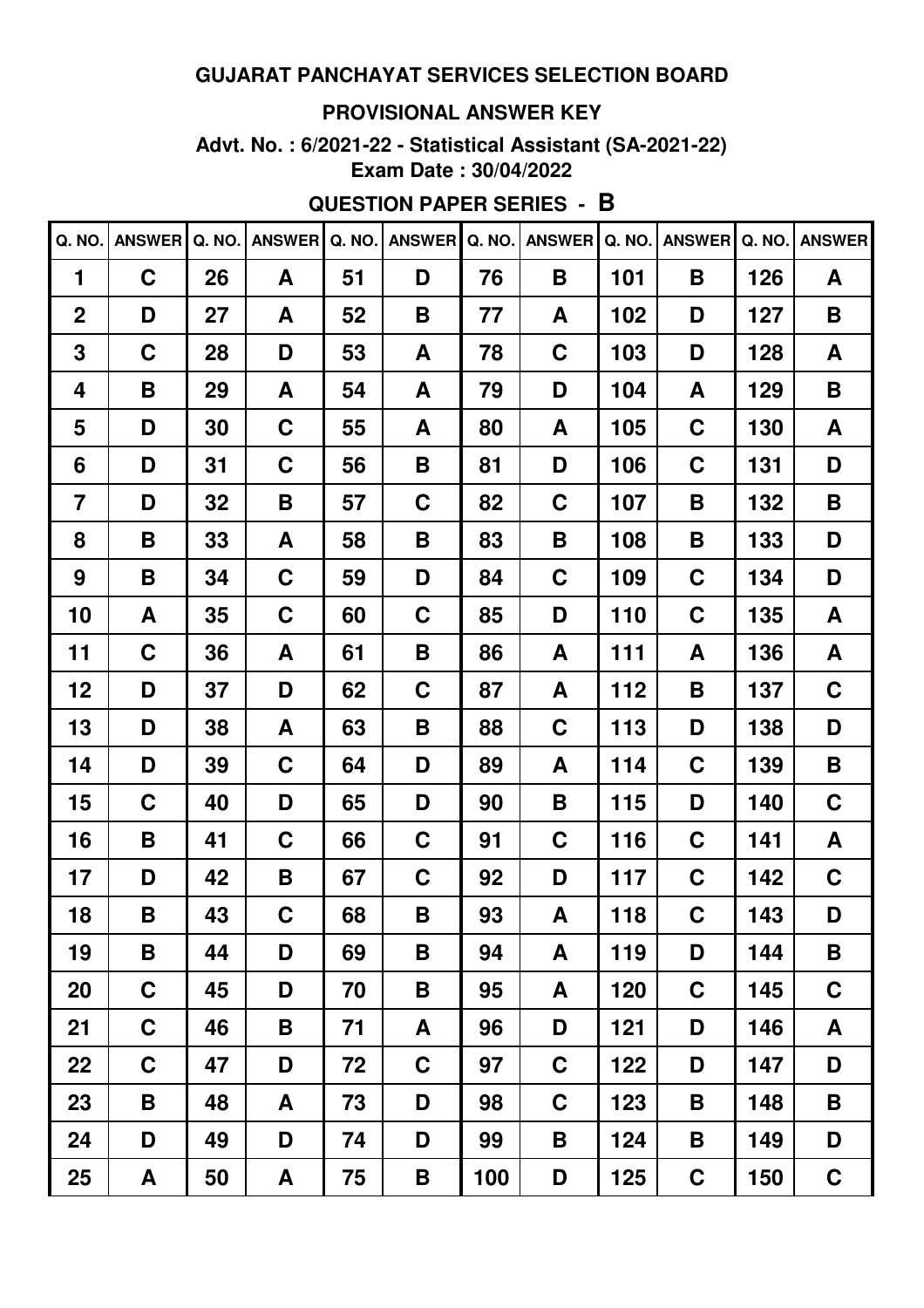#### **PROVISIONAL ANSWER KEY**

**Advt. No. : 6/2021-22 - Statistical Assistant (SA-2021-22) Exam Date : 30/04/2022**

**QUESTION PAPER SERIES - C**

| Q. NO.         | <b>ANSWER</b> | <b>Q. NO.</b> | <b>ANSWER</b> | Q. NO. | <b>ANSWER</b> | Q. NO. | <b>ANSWER</b> | Q. NO. | <b>ANSWER</b> | Q. NO. | <b>ANSWER</b> |
|----------------|---------------|---------------|---------------|--------|---------------|--------|---------------|--------|---------------|--------|---------------|
| 1              | C             | 26            | B             | 51     | A             | 76     | B             | 101    | D             | 126    | D             |
| $\overline{2}$ | A             | 27            | D             | 52     | A             | 77     | D             | 102    | D             | 127    | B             |
| 3              | $\mathbf C$   | 28            | D             | 53     | D             | 78     | D             | 103    | D             | 128    | B             |
| 4              | C             | 29            | A             | 54     | C             | 79     | D             | 104    | C             | 129    | $\mathbf C$   |
| 5              | D             | 30            | A             | 55     | A             | 80     | D             | 105    | C             | 130    | A             |
| 6              | A             | 31            | D             | 56     | A             | 81     | D             | 106    | C             | 131    | A             |
| $\overline{7}$ | D             | 32            | A             | 57     | Β             | 82     | B             | 107    | A             | 132    | A             |
| 8              | C             | 33            | D             | 58     | D             | 83     | B             | 108    | B             | 133    | A             |
| 9              | D             | 34            | A             | 59     | D             | 84     | D             | 109    | B             | 134    | C             |
| 10             | A             | 35            | A             | 60     | C             | 85     | D             | 110    | C             | 135    | A             |
| 11             | B             | 36            | A             | 61     | C             | 86     | D             | 111    | D             | 136    | $\mathbf C$   |
| 12             | B             | 37            | D             | 62     | Β             | 87     | B             | 112    | A             | 137    | A             |
| 13             | C             | 38            | D             | 63     | Β             | 88     | A             | 113    | A             | 138    | A             |
| 14             | C             | 39            | B             | 64     | C             | 89     | A             | 114    | B             | 139    | A             |
| 15             | A             | 40            | D             | 65     | D             | 90     | A             | 115    | B             | 140    | B             |
| 16             | C             | 41            | A             | 66     | A             | 91     | Β             | 116    | A             | 141    | A             |
| 17             | B             | 42            | C             | 67     | D             | 92     | B             | 117    | D             | 142    | C             |
| 18             | A             | 43            | A             | 68     | C             | 93     | D             | 118    | $\mathbf C$   | 143    | D             |
| 19             | B             | 44            | B             | 69     | C             | 94     | Β             | 119    | A             | 144    | A             |
| 20             | C             | 45            | Β             | 70     | $\mathbf C$   | 95     | Β             | 120    | B             | 145    | D             |
| 21             | B             | 46            | B             | 71     | D             | 96     | C             | 121    | A             | 146    | $\mathbf C$   |
| 22             | C             | 47            | $\mathbf C$   | 72     | D             | 97     | A             | 122    | A             | 147    | D             |
| 23             | D             | 48            | $\mathbf C$   | 73     | B             | 98     | $\mathbf C$   | 123    | $\mathbf C$   | 148    | D             |
| 24             | $\mathbf C$   | 49            | A             | 74     | D             | 99     | D             | 124    | $\mathbf C$   | 149    | $\mathbf C$   |
| 25             | D             | 50            | B             | 75     | A             | 100    | D             | 125    | A             | 150    | D             |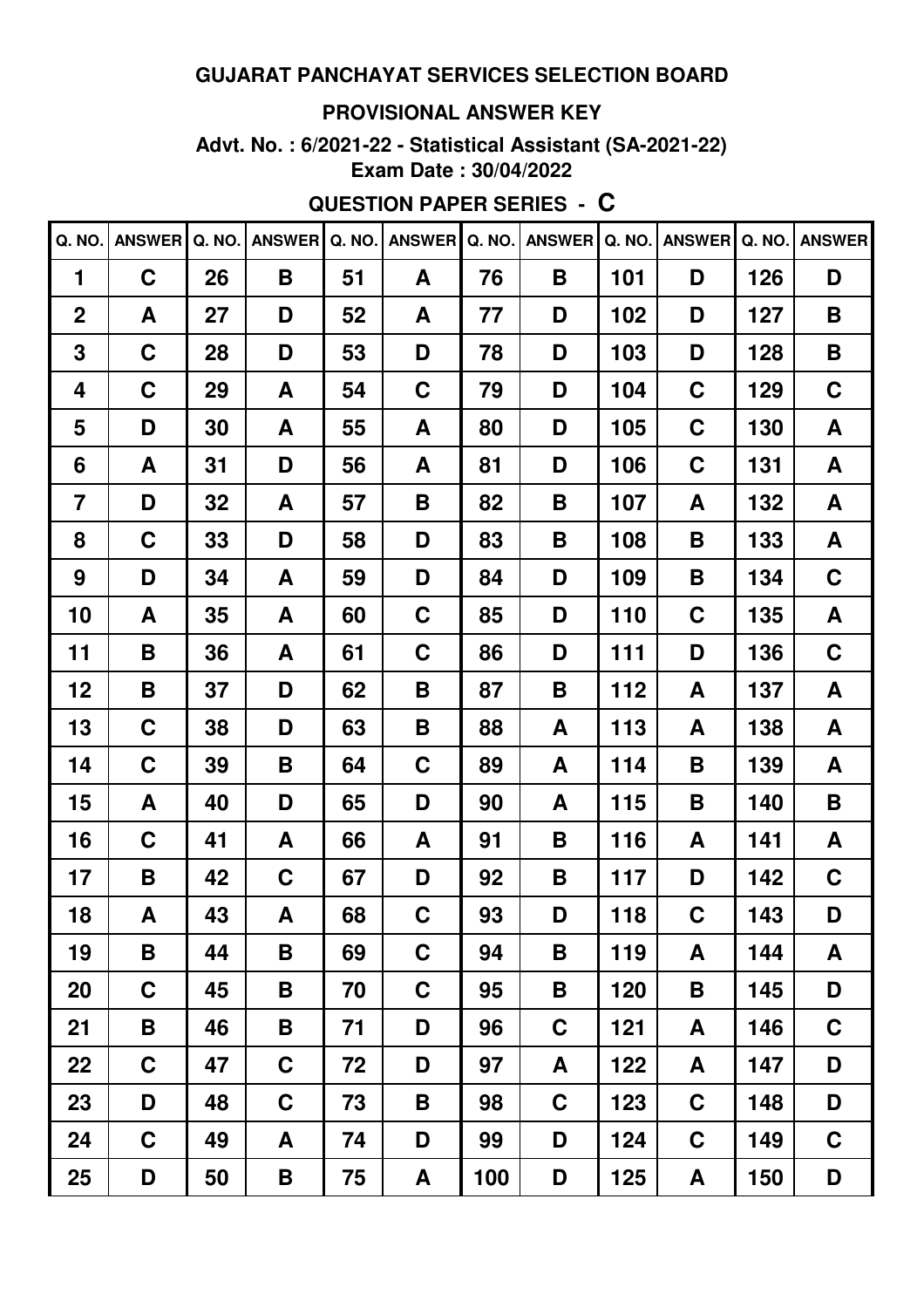#### **PROVISIONAL ANSWER KEY**

**Advt. No. : 6/2021-22 - Statistical Assistant (SA-2021-22) Exam Date : 30/04/2022**

# **QUESTION PAPER SERIES - D**

| Q. NO.         | <b>ANSWER</b> | Q. NO. | <b>ANSWER</b> | Q. NO. | <b>ANSWER</b> | Q. NO. | <b>ANSWER</b> | Q. NO. | <b>ANSWER</b> | Q. NO. | <b>ANSWER</b> |
|----------------|---------------|--------|---------------|--------|---------------|--------|---------------|--------|---------------|--------|---------------|
| 1              | D             | 26     | A             | 51     | Β             | 76     | D             | 101    | A             | 126    | D             |
| $\mathbf 2$    | B             | 27     | D             | 52     | C             | 77     | A             | 102    | A             | 127    | A             |
| 3              | B             | 28     | D             | 53     | A             | 78     | B             | 103    | A             | 128    | B             |
| 4              | B             | 29     | C             | 54     | Β             | 79     | B             | 104    | B             | 129    | D             |
| 5              | C             | 30     | A             | 55     | D             | 80     | C             | 105    | A             | 130    | B             |
| 6              | D             | 31     | B             | 56     | A             | 81     | A             | 106    | A             | 131    | C             |
| $\overline{7}$ | C             | 32     | D             | 57     | A             | 82     | A             | 107    | $\mathbf C$   | 132    | A             |
| 8              | A             | 33     | C             | 58     | A             | 83     | C             | 108    | A             | 133    | A             |
| 9              | B             | 34     | C             | 59     | Β             | 84     | A             | 109    | D             | 134    | A             |
| 10             | C             | 35     | Β             | 60     | A             | 85     | D             | 110    | D             | 135    | B             |
| 11             | C             | 36     | C             | 61     | Β             | 86     | C             | 111    | $\mathbf C$   | 136    | B             |
| 12             | B             | 37     | C             | 62     | C             | 87     | C             | 112    | A             | 137    | A             |
| 13             | B             | 38     | C             | 63     | D             | 88     | C             | 113    | B             | 138    | A             |
| 14             | A             | 39     | Β             | 64     | Β             | 89     | B             | 114    | B             | 139    | B             |
| 15             | B             | 40     | C             | 65     | D             | 90     | A             | 115    | A             | 140    | D             |
| 16             | B             | 41     | A             | 66     | Β             | 91     | A             | 116    | A             | 141    | D             |
| 17             | A             | 42     | D             | 67     | Β             | 92     | B             | 117    | B             | 142    | D             |
| 18             | B             | 43     | A             | 68     | В             | 93     | D             | 118    | D             | 143    | A             |
| 19             | D             | 44     | A             | 69     | C             | 94     | B             | 119    | $\mathbf C$   | 144    | $\mathbf C$   |
| 20             | $\mathbf C$   | 45     | D             | 70     | A             | 95     | D             | 120    | D             | 145    | B             |
| 21             | B             | 46     | B             | 71     | Β             | 96     | A             | 121    | $\mathbf C$   | 146    | A             |
| 22             | A             | 47     | $\mathbf C$   | 72     | D             | 97     | D             | 122    | $\mathbf C$   | 147    | $\mathbf C$   |
| 23             | D             | 48     | D             | 73     | A             | 98     | D             | 123    | D             | 148    | A             |
| 24             | B             | 49     | B             | 74     | Β             | 99     | A             | 124    | D             | 149    | D             |
| 25             | D             | 50     | $\mathbf C$   | 75     | C             | 100    | D             | 125    | D             | 150    | B             |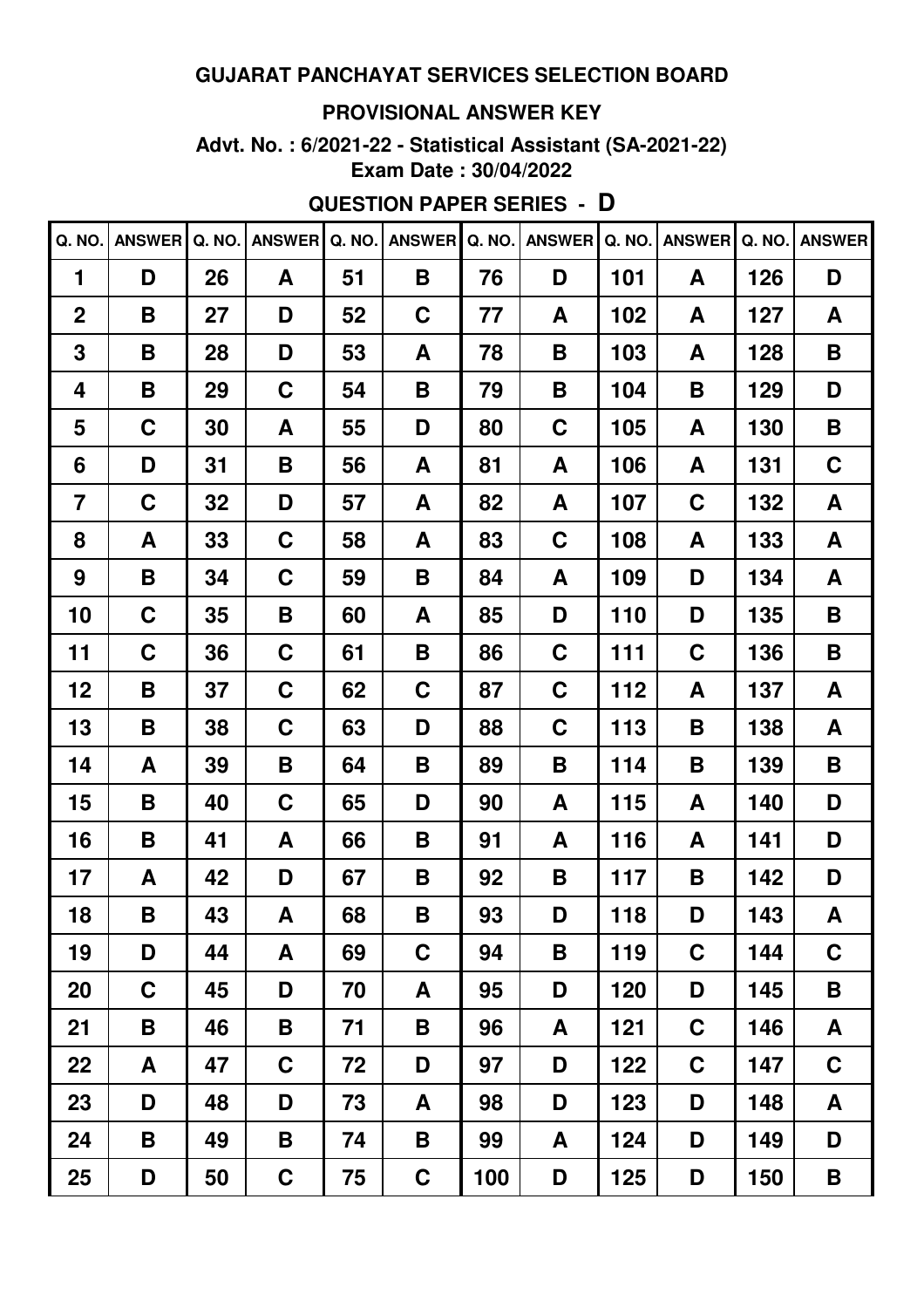#### **PROVISIONAL ANSWER KEY**

**Advt. No. : 6/2021-22 - Statistical Assistant (SA-2021-22) Exam Date : 30/04/2022**

# **QUESTION PAPER SERIES - E**

| Q. NO.         | <b>ANSWER</b> | Q. NO. | <b>ANSWER</b> | Q. NO. | <b>ANSWER</b> | Q. NO. | <b>ANSWER</b> | Q. NO. | <b>ANSWER</b> | Q. NO. | <b>ANSWER</b> |
|----------------|---------------|--------|---------------|--------|---------------|--------|---------------|--------|---------------|--------|---------------|
| 1              | C             | 26     | B             | 51     | D             | 76     | B             | 101    | $\mathbf C$   | 126    | B             |
| $\overline{2}$ | D             | 27     | A             | 52     | D             | 77     | B             | 102    | B             | 127    | A             |
| 3              | A             | 28     | D             | 53     | C             | 78     | A             | 103    | $\mathbf C$   | 128    | A             |
| 4              | $\mathbf C$   | 29     | D             | 54     | Β             | 79     | A             | 104    | A             | 129    | D             |
| 5              | B             | 30     | A             | 55     | D             | 80     | B             | 105    | A             | 130    | A             |
| 6              | B             | 31     | B             | 56     | D             | 81     | D             | 106    | B             | 131    | A             |
| $\overline{7}$ | C             | 32     | $\mathbf C$   | 57     | C             | 82     | A             | 107    | B             | 132    | B             |
| 8              | D             | 33     | D             | 58     | Β             | 83     | D             | 108    | B             | 133    | A             |
| 9              | C             | 34     | B             | 59     | C             | 84     | B             | 109    | C             | 134    | C             |
| 10             | A             | 35     | D             | 60     | Β             | 85     | D             | 110    | B             | 135    | C             |
| 11             | C             | 36     | B             | 61     | A             | 86     | C             | 111    | B             | 136    | D             |
| 12             | B             | 37     | A             | 62     | Β             | 87     | A             | 112    | B             | 137    | D             |
| 13             | B             | 38     | A             | 63     | Β             | 88     | D             | 113    | C             | 138    | C             |
| 14             | C             | 39     | D             | 64     | C             | 89     | C             | 114    | A             | 139    | C             |
| 15             | A             | 40     | B             | 65     | C             | 90     | B             | 115    | C             | 140    | A             |
| 16             | B             | 41     | C             | 66     | C             | 91     | B             | 116    | B             | 141    | C             |
| 17             | D             | 42     | C             | 67     | A             | 92     | A             | 117    | D             | 142    | Β             |
| 18             | B             | 43     | B             | 68     | A             | 93     | D             | 118    | $\mathbf C$   | 143    | B             |
| 19             | B             | 44     | Β             | 69     | A             | 94     | A             | 119    | $\mathbf C$   | 144    | $\mathbf C$   |
| 20             | $\mathbf C$   | 45     | A             | 70     | D             | 95     | C             | 120    | A             | 145    | D             |
| 21             | $\mathbf C$   | 46     | $\mathbf C$   | 71     | A             | 96     | A             | 121    | A             | 146    | $\mathbf C$   |
| 22             | D             | 47     | D             | 72     | Β             | 97     | C             | 122    | D             | 147    | D             |
| 23             | B             | 48     | B             | 73     | C             | 98     | C             | 123    | A             | 148    | $\mathbf C$   |
| 24             | A             | 49     | D             | 74     | A             | 99     | C             | 124    | A             | 149    | B             |
| 25             | D             | 50     | D             | 75     | D             | 100    | C             | 125    | $\mathbf C$   | 150    | B             |